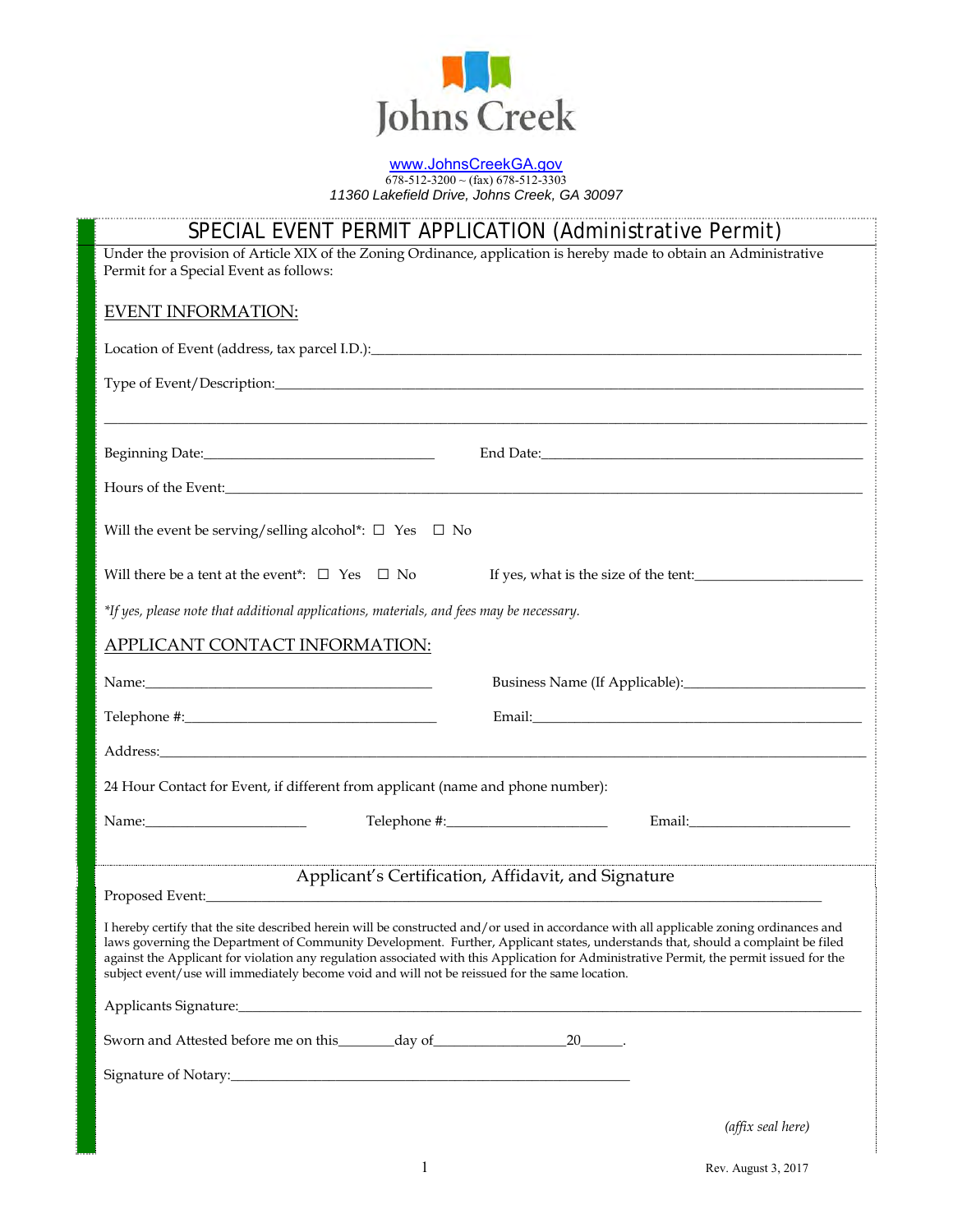# PROPERTY OWNER CONSENT LETTER:

To Whom It May Concern:

| I hereby authorize                                                                           | and any of its agents to obtain all necessary |
|----------------------------------------------------------------------------------------------|-----------------------------------------------|
| special event permits and documentation needed to conduct the special event at the following |                                               |
| address:                                                                                     |                                               |

*(affix seal here)*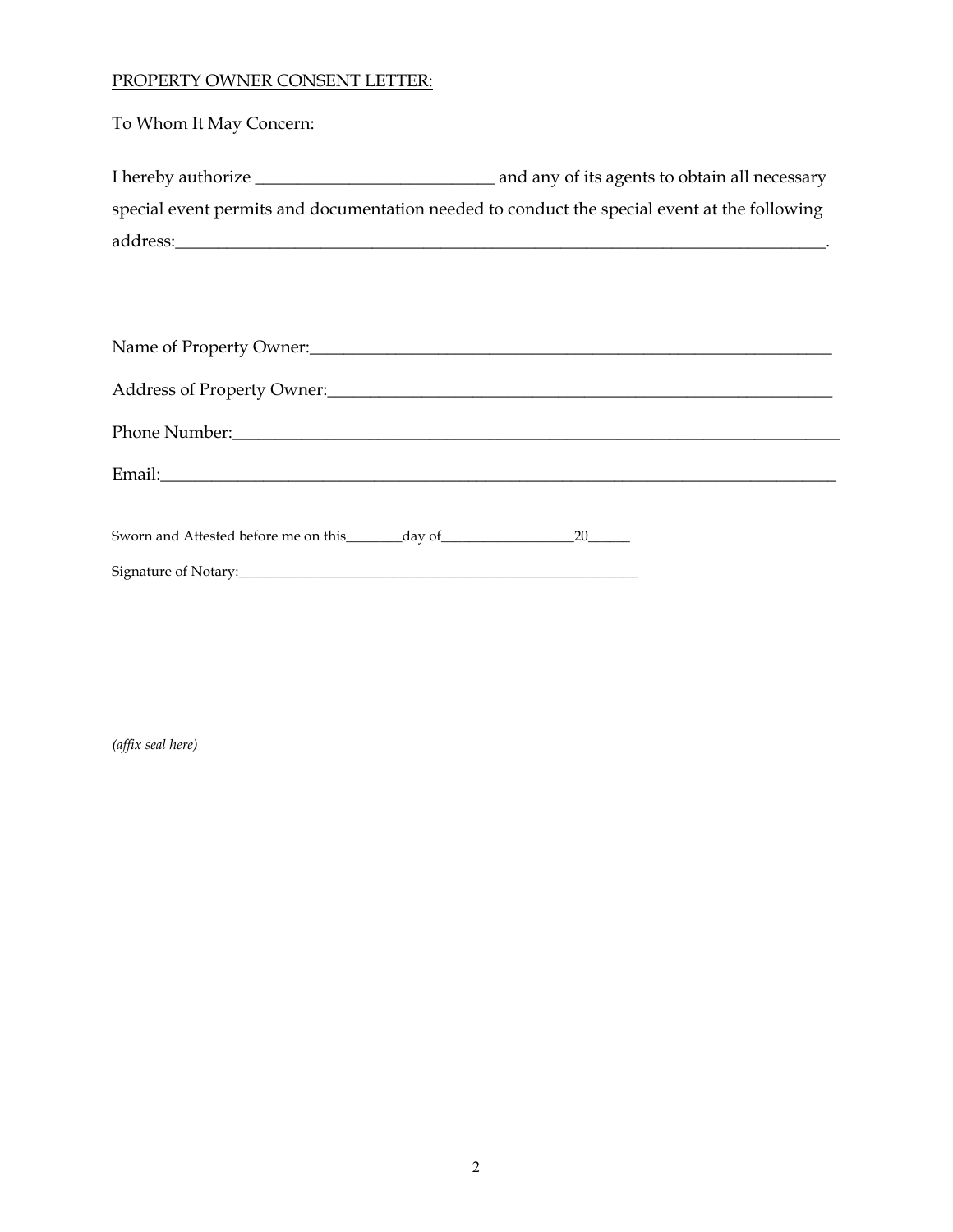## Additional Required Exhibits:

 A Site Plan to scale showing the street address of the property upon which the proposed use is to be located, the proposed location of use on property and the distance of the use from the subject property's boundaries, the subject property's setbacks and buffers and all existing structures or buildings on the subject property. See section 19.3.3; Event, Special Indoor/Outdoor, of the Johns Creek Zoning Ordinance, for other applicable requirements. (Page 4 of this application)

**The proposed location of any tent(s) erected for use during an event, and the distance from the tent to adjacent residential structure(s) shall be shown on the Site Plan. All tents that are 400 square feet in size or greater, the applicant must provide a valid copy of the Fire Resistant Certificate with the completed application.**

## For Events That Occur In the Right-Of-Way:

- Traffic mitigation plan
- Emergency Service/Public Safety Plan
- Certificate of Insurance
	- (i) Name, address, and telephone number of the person, if the applicant is an individual, or the name, address, and telephone number of an applicant corporation, partnership, organization, or group;
	- (ii) Date, time, and location where the proposed event is to take place, including proposed routes of travel on public streets to be used for the event;
	- (iii) Description of activity involved with the event;
	- (iv) An approximate number of persons, animals, and vehicles which will be involved with the event;
	- (v) Names, home addresses, and telephone numbers of individuals involved with the applicant, if not an individual, who have oversight responsibility for the organization and conduct of the event on behalf of applicant;
	- (vi) A description of any recording equipment, sound amplification equipment, signs, or other attention getting devices proposed to be used during the event;
	- (vii) Plans for disposal of trash and cleanup of event area; first aid provisions; vehicle and trailer storage provisions; and toilet facilities available to event participants; and
	- (viii) Any additional information which the City Manager may find reasonably necessary to the fair administration of this chapter which may include a complete record of all arrests and convictions against the applicant and every partner, officer or director of the applicant for violations of any and all laws and ordinances of the city, county, state, or federal government, other than minor traffic violations.
- The application shall be signed and sworn to by the applicant if an individual, or by a partner, if a partnership, or by an officer, if a corporation.
- All information furnished or secured under the authority of this article shall be kept and maintained by the City and shall be utilized only by the officials of the City responsible for administering these provisions.
- Any false statement in an application for a permit may be grounds for revocation or denial of the permit application.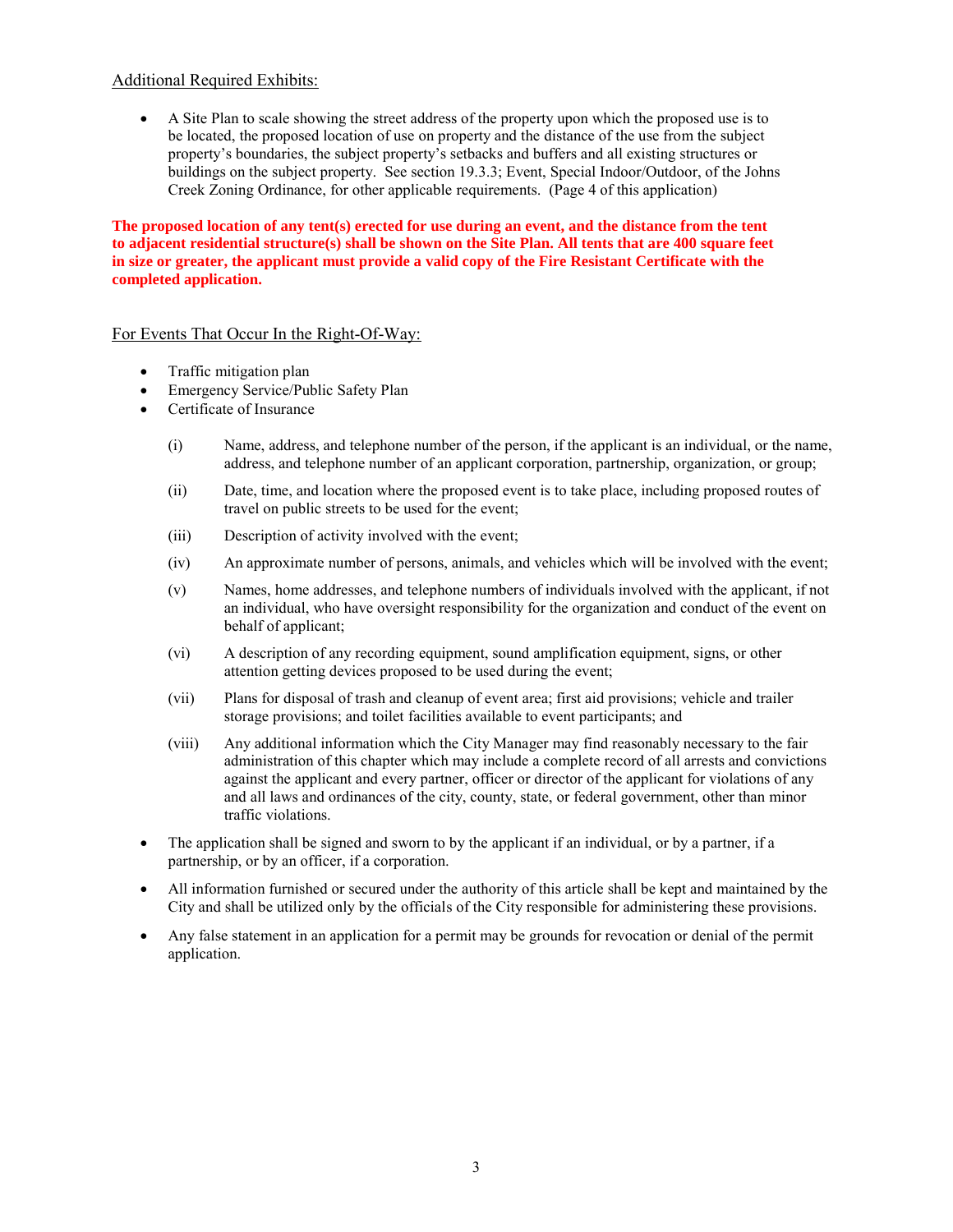- 19.3.3. *Event, Special Indoor/Outdoor.* As applicable, special events are subject to the requirements of other City of Johns Creek Departments, such as Emergency Medical Services Plans, Emergency Planning and Preparedness Plans, tent permits, pyrotechnics permits, food service permits, etc.
	- A. *Required Districts:* O-I, MIX, C-1, C-2, M-1A, M-1, AG-1; residential districts in conjunction with an institutional use, such as a place of worship or a school, or for the benefit of charity such as tours of homes, show houses, and the like; or for filming activities; and in a CUP in conjunction with a commercial use. Private events on private property do not require an events permit.

### B. *Standards:*

- 1. No more than two Administrative Permits shall be granted per year and no permit shall be effective for more than 14 consecutive days for a single event on the same property. An application for said permit shall be made no less than 14 days prior to the event. Said permit must be posted on site such that it is visible from the street.
- 2. The hours of operation shall be 8:00 a.m. to 8:00 p.m., Sunday through Thursday and 8:00 a.m. to 10:00 p.m., Friday through Saturday.
- 3. Two copies of a drawing, no larger in size than 11" x 17", with dimensions (distances in feet) of the activity's location from the site's property lines and other minimum distance requirements as specified by this Section shall be submitted to the Department of Community Department for approval. Said drawing shall also depict north arrow, curb cuts and traffic patterns.
- 4. The applicant shall provide a notarized written permission statement of the property owner or lease holder of the subject site to the Department of Community Development. A 24 hour contact number of the property owner or lease holder shall be provided along with permit application.
- 5. The entire property shall comply with the zoning district's setback requirements.
- 6. No temporary sanitary facility or trash receptacle may be located within 100 feet of a property line of any residential use.
- 7. No tent, table or other temporary structure shall be located within 250 feet of a residential structure.

Tents less than 5,000 square feet do not require a building permit; tents equal to or greater than 5,000 square feet require structural plan review and a building permit.

All tents are subject to the approval of the Fire Department.

- 8. Sales from vehicles are prohibited.
- 9. The entire property shall comply with the City of Johns Creek parking requirements.
- 10. No equipment, vehicle, display or sales activity shall block access to a public facility such as a telephone booth, mail box, parking meter, fire hydrant, fire alarm box, traffic control box, driveway or other access point.
- 11. A sound level of 65 dBA shall not be exceeded at adjacent property lines of any residential use.
- 12. Signage shall be in accordance with Article 33.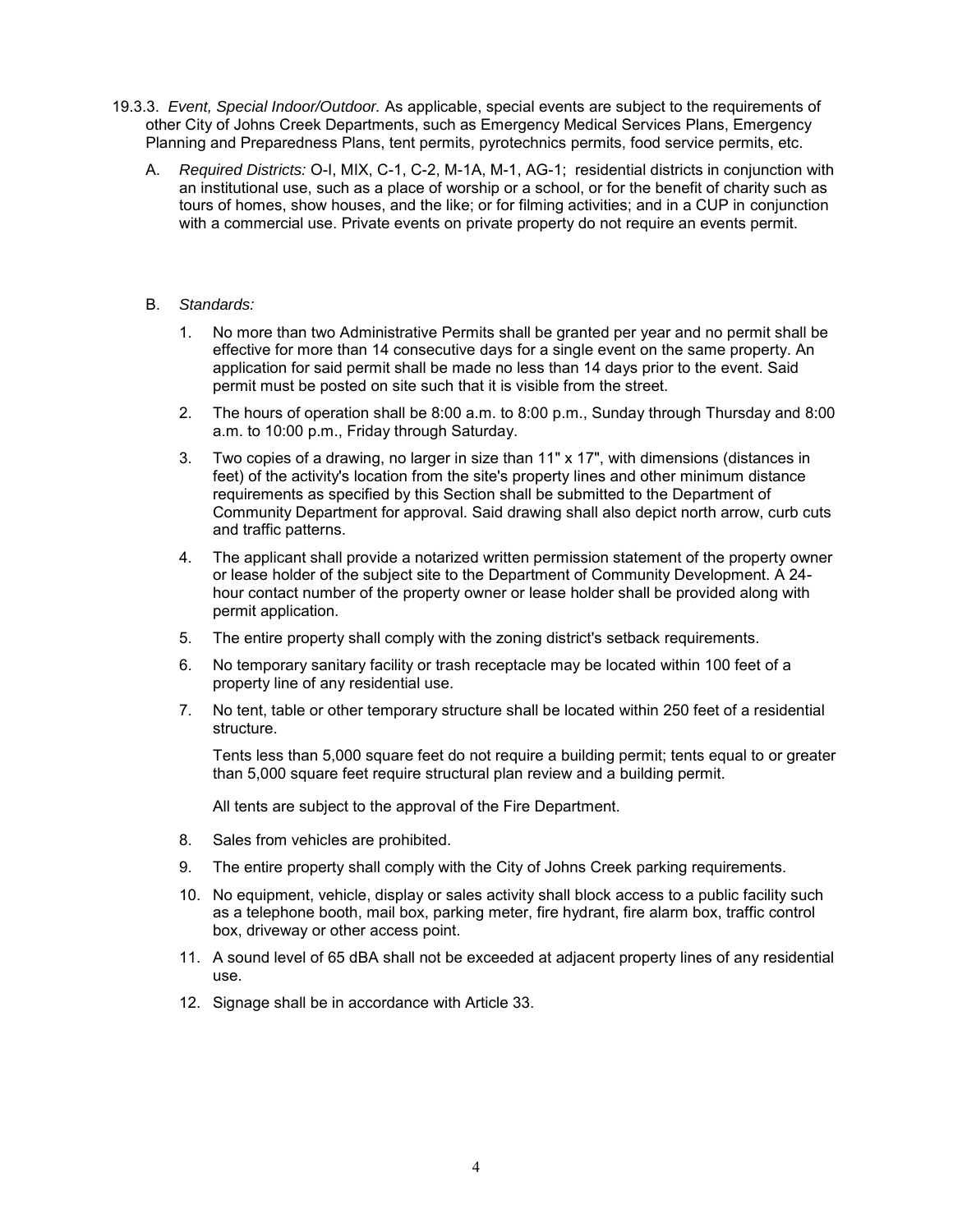Chapter 30 - NUISANCES

ARTICLE I. - GENERAL

Secs. 30-1—17 RESERVED

#### ARTICLE II. - NUISANCE ABATEMENT PROCEDURE

30-18. - Definitions

The following words, terms and phrases, when used in this article, shall have the meanings ascribed to them in this section, except where the context clearly indicates a different meaning:

*A-weighted sound level* is the sound pressure level in decibels as measured on a sound level meter using the A-weighting network as specified in ANSI documents for sound level meters that models human hearing frequency sensitivity by de-emphasizing the low frequency components of sound. The level so read is post scripted dB(A) or dBA.

*Amplified Sound* means the reproduction of sound from any radio, stereo, CD player, DVD player, microphone, drum, turn table, audio or visual equipment, musical instrument, sound equipment, sound amplification device, television set,, exterior loudspeakers, bullhorn or similar device.

*Background sound level* is the total sound pressure level of the all-encompassing sound associated within an area of interest, being usually a composite of sounds from many sources near and far excluding the specific noise under investigation.

*C-weighting sound levels* is the sound pressure level in decibels as measured on a sound level meter using the C-weighting network as specified in ANSI documents for sound level meters that emphasizes the low frequency components of sound. The level so read is post scripted dB(C) or dBC.

*Construction* is any site preparation, assembly, erection, repair, alteration or similar action, or demolition of buildings or structures, except construction work initiated by a government entity. Decibel (dB) is the unit of measure used in describing the amplitude of sound.

dBA means the sound level measured in decibels, using the "A" weighting network on a sound level meter.

*dBC* is the C-weighted unit of sound pressure level.

*Emergency* is any occurrence or set of circumstances involving actual or imminent physical trauma or property damage which demands immediate action, except construction work initiated by a government entity.

*Emergency work* is any work or action performed for the purpose of preventing or alleviating the physical trauma or property damage threatened or caused by an emergency or work by private or public utilities for providing or restoring immediately necessary utility services.

*Entertainment Venue* is an establishment (indoors or outdoors) where entertainment, either passive or active, is provided for the pleasure of the patrons, either independent or in conjunction with any other use. Such entertainment includes but is not limited to vocal and instrumental music, dancing, karaoke, comedy, acting or other activities using amplified sound. Entertainment venues do not include country clubs, golf course facilities and residential neighborhood amenity areas.

*Equipment* means any stationary or portable device or any part thereof capable of generating sound.

*Noise* any sound which annoys or disturbs humans or causes or tends to cause an adverse psychological or physiological effect on humans or violates this Ordinance.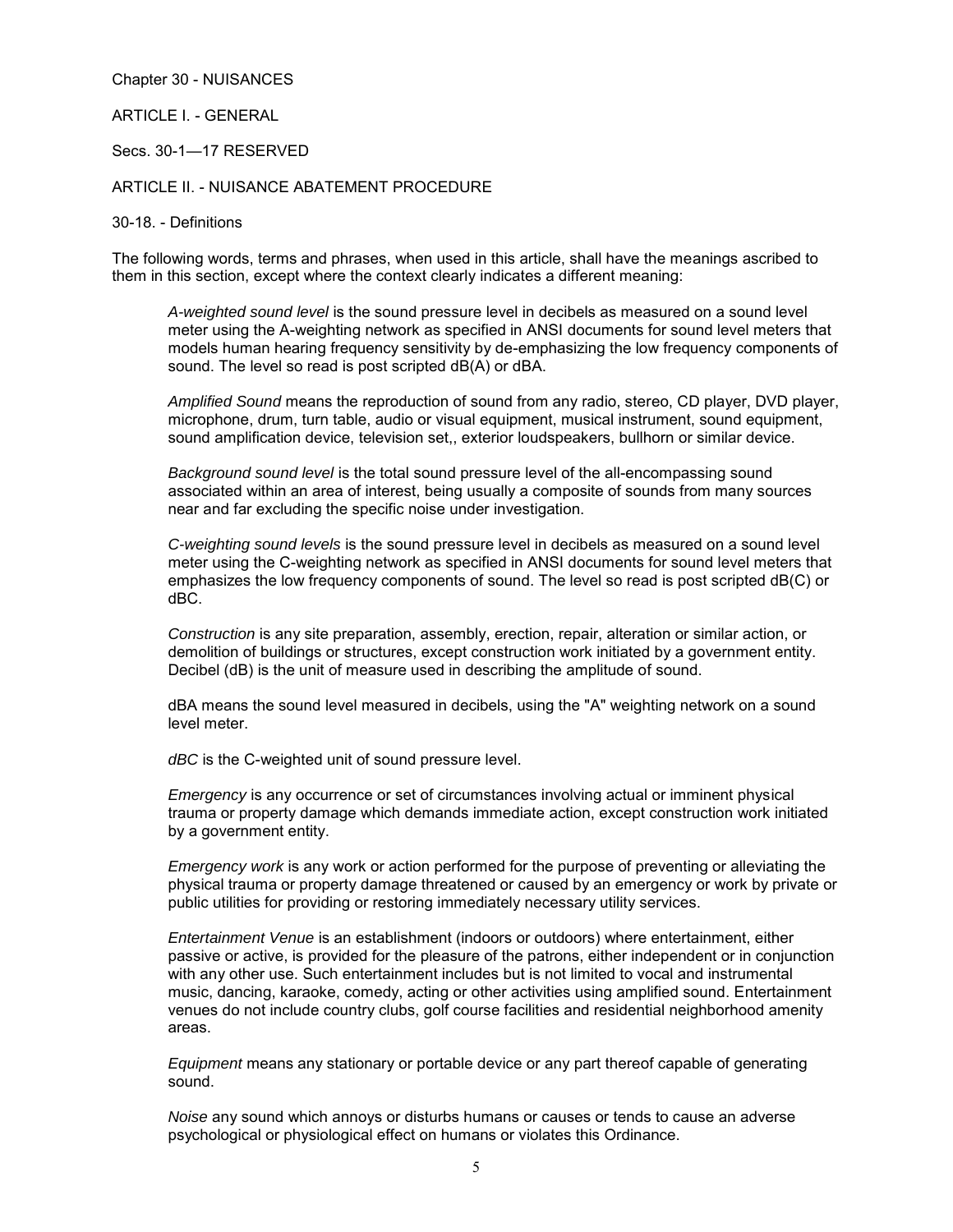*Noise disturbance* is any sound that (a) endangers the safety or health of any person, (b) disturbs a reasonable person of normal sensitivities, or (c) endangers personal or real property or violates this Ordinance.

*Plainly audible* is any sound for which the information content of that sound is distinguished by the listener possessing normal hearing sensitivity, such as, but not limited to, understandable speech, comprehension of whether a voice is normal or raised, repetitive bass sounds, or comprehension of musical rhythms, without the aid of any listening device.

*Public space property category* is any real property or structures thereon that is owned, leased, or controlled by a governmental entity.

*Receiving property* means the real property within which sound originating from outside the property is received.

*Residential property* is all property on which people legally live in the following residential zoning districts: R-1 through R-6; TR; A; A-l; NUP; and CUP.

*Sound level meter (SLM)* is an instrument used to measure sound pressure levels conforming to Type 1 or Type 2 standards as currently defined by the American National Standards Institute's specifications.

*Sound Pressure Level (SPL)* is the logarithm ratio of the square of the actual sound pressure to the square of the sound pressure at the threshold of hearing. The threshold of hearing shall be referenced as 20 micro Pascal. The level so read is post scripted decibel or dB.

Sec. 30-19. - Conditions for nuisance declaration.

The following conditions being maintained or located on an owner's property may be declared to be nuisances when any one of them endangers the health, welfare or good of other persons or the good order of the community:

(1) Stagnant water on premises;

(2) Any dead or decaying matter, weeds, vegetation, fruit, vegetable, animal or rodent upon premises which is odorous or capable of causing disease or annoyance to the inhabitants of the city;

(3) The generation of smoke or fumes in sufficient amounts to cause odor or annoyance to the inhabitants of the city;

(4) The pollution of public water or the injection of matter into the sewerage system which would be damaging thereto;

(5) Maintaining a dangerous or diseased animal or fowl;

(6) Obstruction of a public street, highway or sidewalk without a permit;

(7) Loud or unusual noises, not addressed in Sec. 30-20, which are detrimental or annoying to reasonable people;

(8) All walls, trees and buildings that may endanger persons or property;

(9) Any business or building where illegal activities are habitually and commonly conducted in such a manner as to reasonably suggest that the owner or operator of the business or building was aware of the illegal activities and failed to reasonably attempt to prevent the activities;

(10) Unused iceboxes, refrigerators and the like, unless the doors, latches or locks thereof are removed; and

(11) Any other condition constituting a nuisance under state law or this Code.

Sec. 30-20. – Specific Noise Nuisances.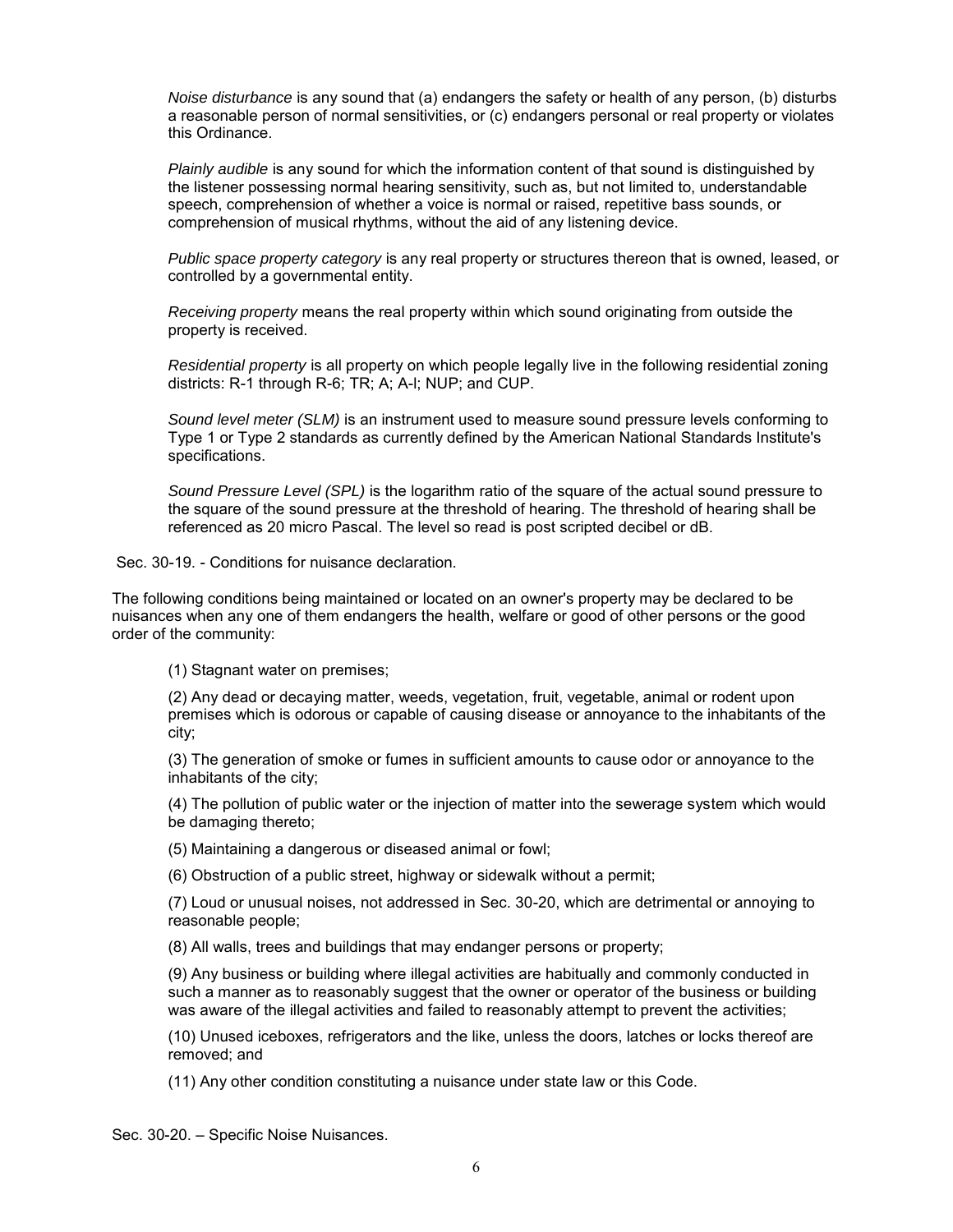The following standards shall apply to the activities or sources of sound set forth below:

(A) Music and Amplified Sound.

(1) No property owner, tenant or an agent or employee of a property owner shall employ any device or instrument at an Entertainment Venue that creates, or amplifies sound to generate any sound for the purpose of communication or entertainment that is plainly audible at a receiving residential property, including but not limited to: any loudspeaker; bullhorn, amplifier; public address system; musical instrument; radio; or device that plays recorded music.

(2) At the sole discretion of a law enforcement officer or code enforcement officer and as an alternative to making a determination of whether a sound is plainly audible, the following shall apply: A Sound Pressure Level (SPL) reading may be taken at the receiving residential property according to the sound measurement procedures contained herein. In no instance shall the SPL from any Entertainment Venue music or amplified sound source exceed the following absolute limits except as prescribed herein:

#### TABLE 1.

| <b>Receiving Property Category</b> | Daytime: $7:01$ AM $-$ 11 PM |     | Nighttime: $11:01$ PM $-7$ AM |     |
|------------------------------------|------------------------------|-----|-------------------------------|-----|
|                                    | dBA                          | dBC | dBA                           | dBC |
| Residential                        | 55                           | 60  | 40                            | 50  |

Provided however, that under no circumstance shall the existence of this SPL standard prevent a violation being found if the sound is plainly audible as set forth in Section 30-20(A)(1).

(3) In cases where the receiving residential property background sound levels dBA or dBC exceed the levels in TABLE 1, in no instance shall the sound pressure level from any Entertainment Venue amplified sound source exceed the receiving residential property background sound level, except as prescribed herein.

(4) Insofar as practicable, sound shall be measured while the amplified sound of interest under investigation is operating at normal, routine conditions and, as necessary, at other conditions, including but not limited to, design, maximum, and fluctuating rates. When measurements cannot be conducted at or within the residential property boundary, they shall be made as close thereto as is reasonable. Sound pressure levels shall be measured using the A- and C- weighting networks on a sound level meter meeting, at a minimum, the tolerance characteristics for a Type 2 device as established within ANSI S1.4.

All measurements shall be conducted in accordance with the following procedures:

(a) Only during periods when the sound pressure level from sound sources unrelated to the sound of interest dominate the measurement location;

(b) For a period of time sufficient to ensure that the measured sound pressure levels are typical of the sound of interest, but in no event shall the duration of measurement be less than one minute;

(c) Only during periods when wind speeds (including gusts) are no greater than 15 mph;

(d) Never under any condition that allows the SLM to become wet; and

(e) Only after the SLM has undergone a field calibration process or method as recommended by the SLM manufacturer.

(5) The limitations imposed in this section do not apply to a person participating in a parade, athletic event, public assembly, or outdoor special event; provided that an administrative permit has been issued, if required, and the person is in compliance with the permit and any other provisions or City policies including policies related to activities in City parks.

(6) The limitations imposed in this section do not apply to sound by public safety vehicles, emergency signaling devices, or authorized public safety personnel for the purpose of alerting persons to the existence of an emergency or emergency work.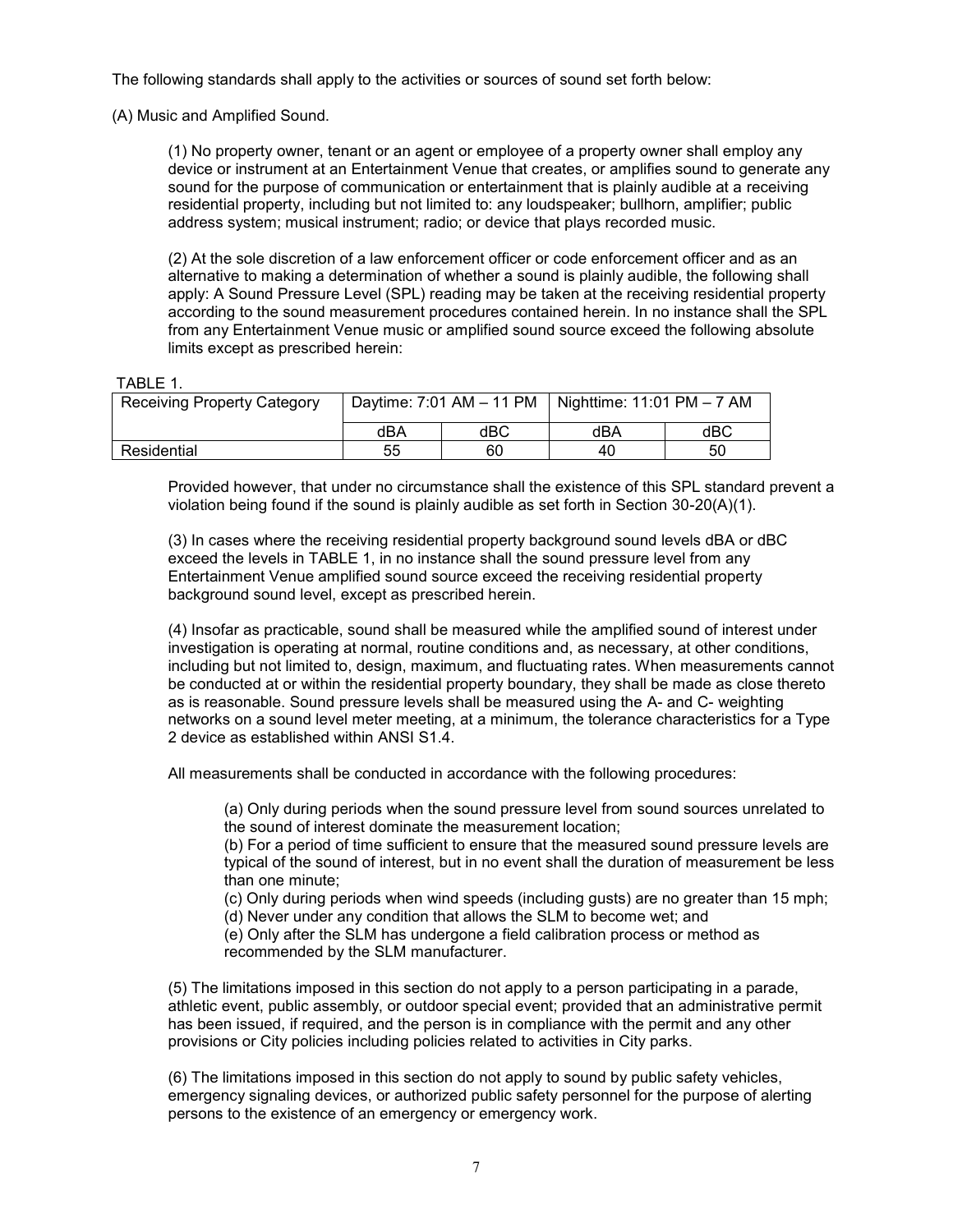(B) Landscaping and Yard Maintenance Equipment.

(1) For residential properties, power tools equipment used for landscaping and yard maintenance shall not be operated between the hours of 9:00 p.m. and 7:00 a.m. and not on Saturday before 8:00 a.m. and not on Sunday before 10:00 a.m.

(2) For non-residential properties, with the exception of golf course facilities, power equipment tools used for landscaping and yard maintenance shall be not be operated between the hours of 9:00 p.m. and 7:00 a.m., and not on Saturday before 8:00 a.m. and Sunday before 10:00 a.m. if within 250 feet of a residential property.

(C) Construction Activity. Construction for land disturbance and building activity shall not be performed between the hours of 7:00 p.m. and 7:00 a.m. on weekdays, before the hour of 8:00 a.m. or after the hours of 5:00 p.m. on Saturday, or at any time on Sunday, New Year's Day, Memorial Day, Independence Day, Labor Day, Thanksgiving Day or Christmas Day, unless such activities are deemed emergency work or special permission has been granted by the Community Development Director.

(D.) Trash Collection. The collection of trash or refuse is prohibited between the hours of 7:00 p.m. and 7:00 a.m. or as determined by section 42-40.

(E) Consumer Fireworks. Consumer fireworks shall be used in accordance with Georgia State law.

This section shall not be construed to be the exclusive definition of nuisance within this Code.

(Ord. No. O2006-12-25, Ch. 12, Art. 3, § 1, 12-19-2006)

Sec. 30-21. - Complaint.

- (a) Any official of the city or private citizen specially injured may direct a complaint of nuisance to the city police department or the city manager or his designee. (b) The municipal court, after five days' notice to the party involved, shall hold a hearing thereon and upon finding that a nuisance does exist shall issue an order to the owner, agent in control or tenant in possession, stating that a nuisance has been found to exist and that the nuisance must be abated as the judge shall deem reasonable, having consideration for the nature of the nuisance and its effect on the public.
- (b) City building, code enforcement and license inspectors may also receive complaints, investigate the same and issue citations in the same manner as police officers.

(Ord. No. O2006-12-25, Ch. 12, Art. 3, § 2, 12-19-2006)

State Law reference— Similar provisions to subsections (a) and (b), O.C.G.A. §§ 41-2-2, 41-2-5.

Sec. 30-22. - Abatement by city.

- (a) In any case where the owner, agent or tenant fails to abate the nuisance in the time specified, or where the owner, agent or tenant cannot be served with notice, or where the nature of the nuisance is such, in the opinion of the municipal court judge, that it must be immediately abated, the judge may issue an order to the chief of police directing the nuisance to be abated.
- (b) The chief of police, in such case, shall keep a record of the expenses and cost of abating same, and the costs shall be billed against the owner, agent or tenant for collection as for city revenues generally and shall become a lien on the property of such persons.
- (c) Other city departments shall assist the chief of police as is necessary in abating nuisances hereunder.
- (d) An owner, agent or tenant with nuisances of the same type that repetitively violate this Article shall be subject to progressive penalties as determined by the municipal court judge subject to the following fine schedule:
	- 1. Minimum fine for second violation within any 12 month rolling period \$250.00
	- 2. Minimum fine for third violation within any 12 month rolling period \$500.00
	- 3. Minimum fine for four or more violations within any 12 month rolling period \$1,000.00.
- (e) A property owner, tenant, or an agent or employee of either a property owner or tenant that fails to obey an otherwise lawful order by an on-duty, certified law enforcement officer to reduce noise or vibration coming from the property occupied by such property owner, tenant, agent or